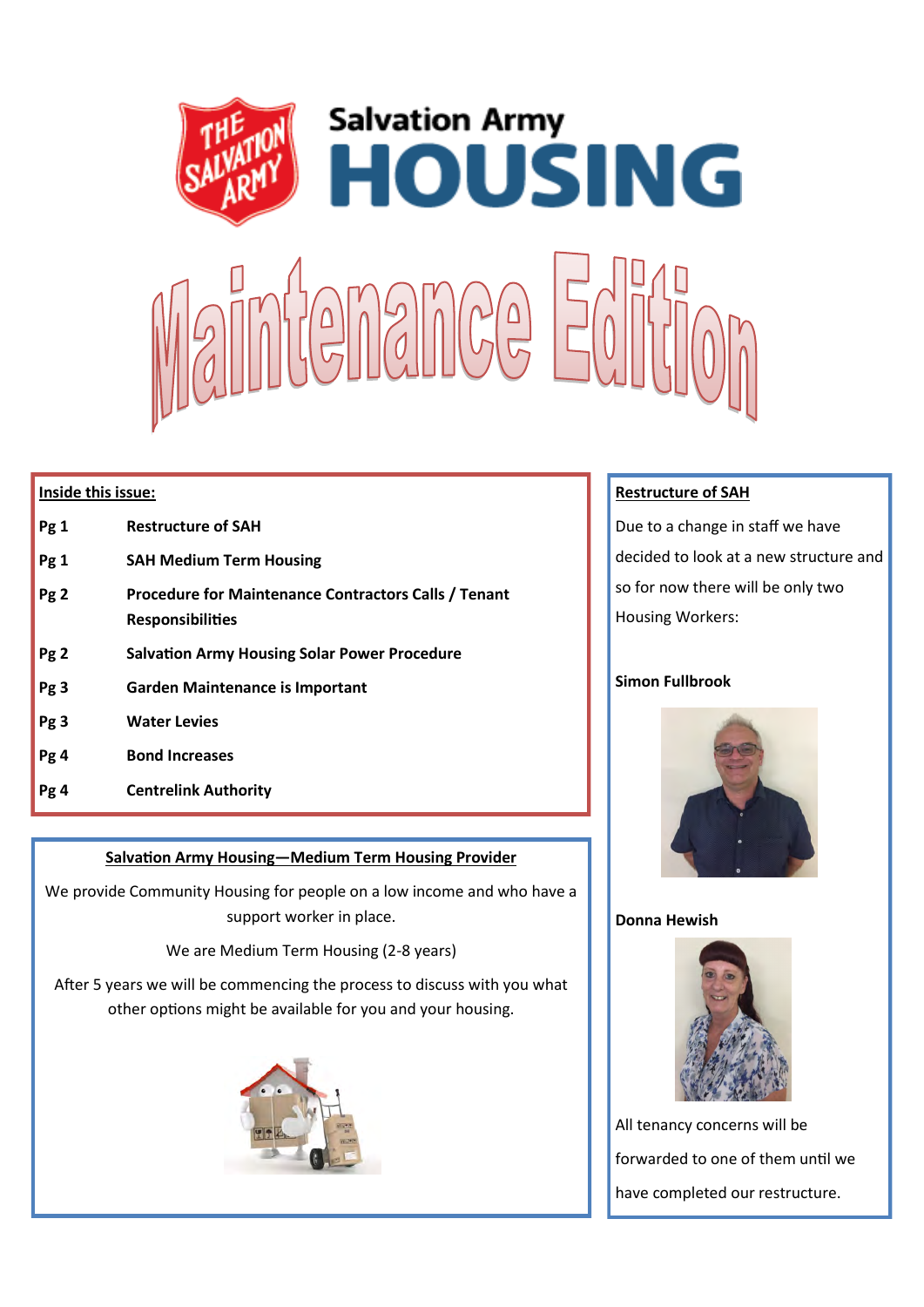

## **Procedure for Maintenance Contractors Calls / Tenant Responsibilities**

With reported and compliance maintenance issues, Salvation Army Housing diligently react to such matters for the protection of the tenancy and asset alike, with the main focus being tenancy health and safety.

It is vitally important that all tenants answer phone calls or return voice mail / text messages from contractors promptly.

### **Failure to do so places you, and potentially the asset, at risk.**

If the Contractor assigned to the maintenance issue has no return contact after a 5 day period of the initial call and/or text message, a final text message will be sent via the contractor as a final demand for communication.

If the tenant fails to contact the contractor after this final demand, the contractor will be given the keys within 24 hours to the Salvation Army Housing property and will have full access to execute the outstanding maintenance issues.

Salvation Army Housing will ask for visual proof of final demand text message for verification, prior to keys being handed out.

Your co-operation is greatly appreciated to ensure our properties are well maintained.



## **Salvation Army Housing Solar Power Procedure**

Salvation Army Housing acknowledges the current South Australian Governments focus on renewable energies around domestic housing and energy bills.

Under the scheme, Housing SA Trust homes will be the phase 1 roll outs, then the private sector has the option after 2019.

We are not Housing SA housing, we are SAHSA housing, which excludes us from initial phase 1.

At this stage, there are no documented costs of and/or solar system or installation itself. The ownership of the system is not defined by the government, but does loosely indicate part ownership by SA Government due to subsidy.

The web site information is ambiguous and not clearly defined; hence, Salvation Army Housing would not enter into this type of scheme.

### **In General**

Unfortunately, Salvation Army Housing, as a Community Housing Provider, cannot approve any such schemes for our houses and units or tenants alike. The issues Salvation Army Housing faces are repairs and maintenance to our houses when the 2-8 year maximum tenancy expires and the tenant vacates.

The repair to properties due to the removal of panels/support frames, cables, inverter, along with any other subsequent damage associated with this removal process, would be tenant charged.

As our tenants don't own the properties, the system then will potentially have to travel with the tenant, as Salvation Army Housing will not take over the installed system due to potential maintenance up keep and liability.

As a Community Housing Provider, we are already under budgeted. With these financial restraints, budgets do not extend beyond non-liable maintenance, as outlined by Renewal SA.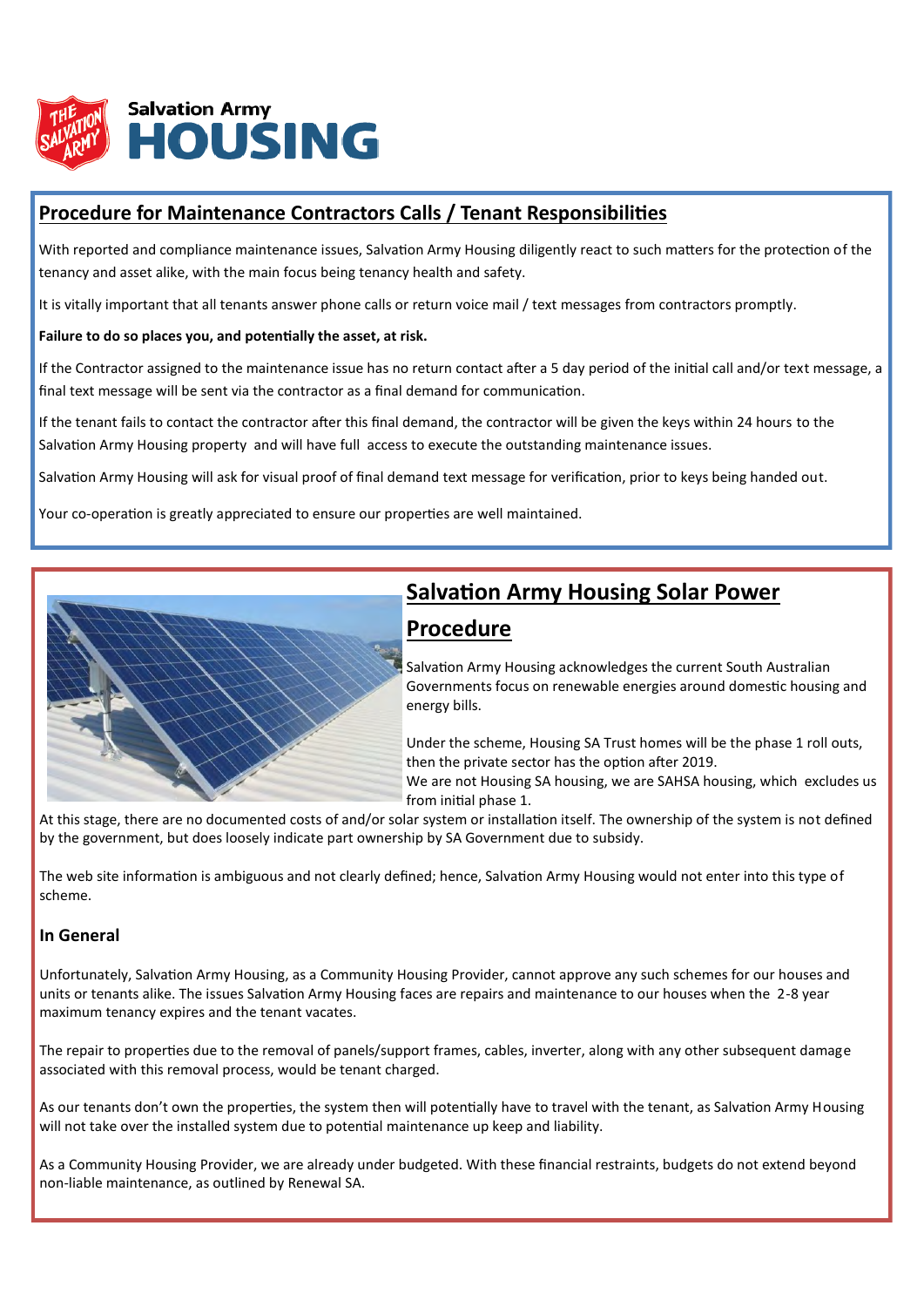

# **Garden Maintenance is Important**



# **Tenant Housing Responsibilities**

Maintaining your garden is an essential part of your Tenancy.

### **Failure to do so can be viewed as a breach of Tenancy.**

Not only are you responsible for the house, maintaining and caring for the surrounding land within the fence line (lawn, shrubs, and ground covers) falls under the tenancy agreement.

Being conscious of water wise usage, Salvation Army Housing still expect the tenant to have pride in the house and maintaining the grounds with regular gardening and care.

Not only does pride in your garden increase its appeal and self being through

achievement, it also has a very important structural advantage to the house.

By watering the lawn and garden areas on a regular basis, this ensures that the ground has enough moisture to reduce movement and cracking.

This will go a long way into ensuring that the house's longevity is increased, which in turn, will be serving more social tenancies beyond yours.

Weeding, mowing and pruning of shrubs and trees are also vital parts of garden maintenance.

Weeding, mowing and pruning of shrubs and trees are also vital parts of garden maintenance.

### **You are responsible for these actions also.**

If you are unable to do such tasks, it is your responsibility to arrange for external services to execute these tasks on your behalf.

**Failure to do so will incur a SAHSA Tenant Charge through SAHSA gardening contractors.**



## **New Water Levies to take effect with Rent Review**

From  $1<sup>st</sup>$  June 2018 we will be including a water levy in your rent calculation. These levies are designed to pay for your water. In some cases you may never receive a water invoice as it would have already been paid off! If you would like more information please do not hesitate to phone or email the team at Salvation Army Housing and we will endeavour to assist you.